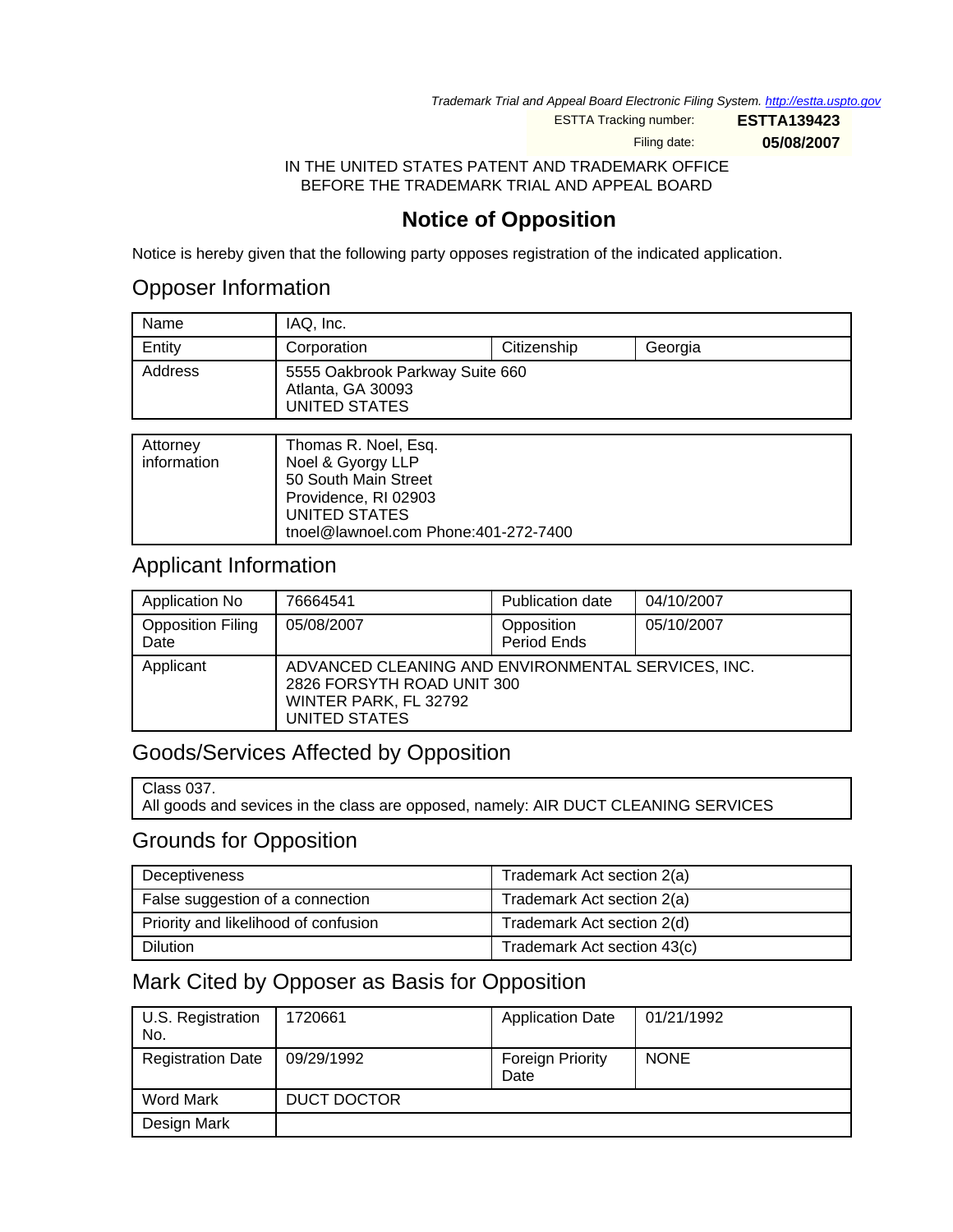| Description of<br>Mark | <b>NONE</b>                                                                                                                              |
|------------------------|------------------------------------------------------------------------------------------------------------------------------------------|
| Goods/Services         | Class 035. First use: First Use: 1990/09/28 First Use In Commerce: 1990/09/28<br>cleaning ducts for heating and air conditioning systems |
|                        |                                                                                                                                          |

| Attachments | Opposition 5.8.07.pdf (8 pages) (219289 bytes) |
|-------------|------------------------------------------------|
|             |                                                |
| Signature   | /Thomas R. Noel/                               |
| Name        | Thomas R. Noel, Esq.                           |
| Date        | 05/08/2007                                     |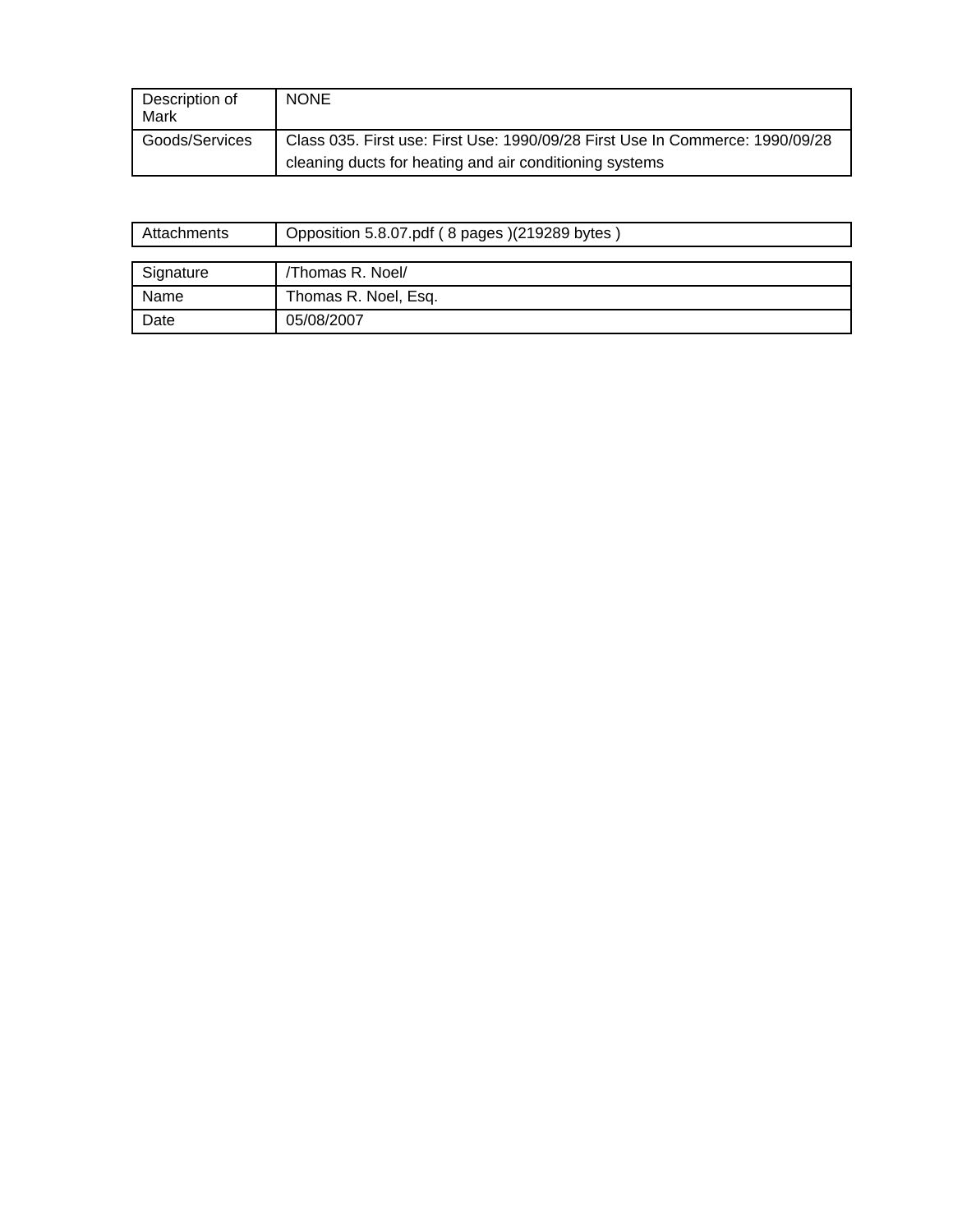#### IN THE UNITED STATES PATENT AND TRADEMARK OFFICE TRADEMARK TRIAL AND APPEAL BOARD

In the matter of Application Serial No. 76/664,541, filed August 14, 2006 Published in the Official Gazette on April 10, 2007 For the mark AIR DUCK DOCTOR

IAQ, INC., Opposer,

 $V<sub>r</sub>$ 

Opposition No.:

ADVANCED CLEANING AND ENVIRONMENTAL SERVICES, INC., Applicant

#### **NOTICE OF OPPOSITION**

To the Assistant Commissioner for Trademarks:

IAQ, Inc., a corporation organized and existing under the laws of the State of Georgia,

whose principal address is 5555 Oakbrook Parkway, Atlanta, Georgia ("IAQ" or

"Opposer") believes that it will be damaged by registration of the mark shown in the above-

identified application, and hereby opposes the same.

The grounds for Opposition are as follows:

IAQ is a franchisor of ventilation duct cleaning businesses that operate under  $1.$ the mark DUCT DOCTOR. IAQ currently has more than fifty (50) franchises nationwide.

 $2.$ IAO franchisees provide air duct cleaning and maintenance services to business, industrial, government, and individual clients, and provide such services at educational, health care, and government buildings, at military facilities, and at private residences.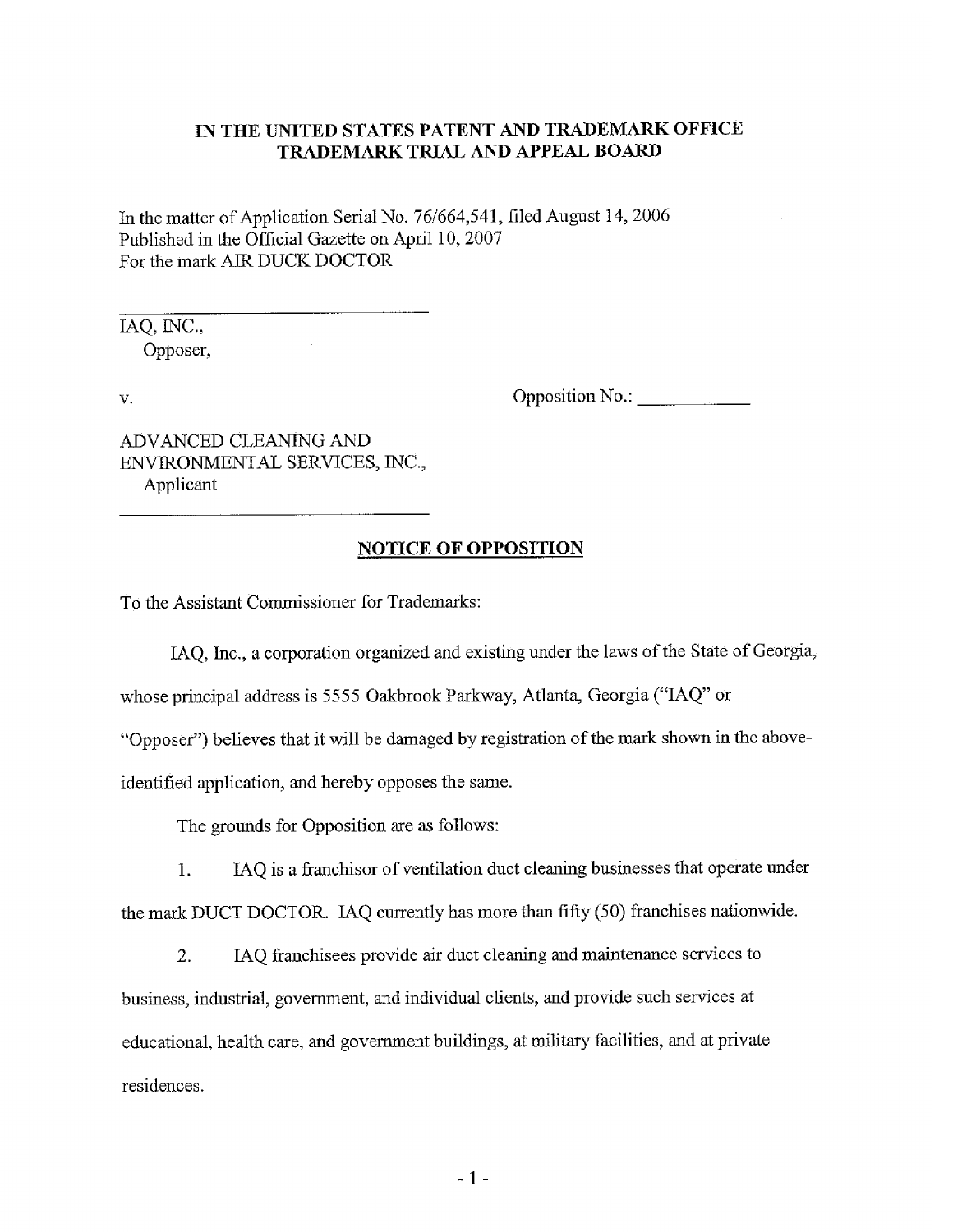In connection with its national business operations, IAQ (itself or through its  $3.$ predecessor) has continuously used in interstate commerce the DUCT DOCTOR mark since September, 1990.

On January 21, 1992, IAQ's predecessor duly filed and applied for  $\overline{4}$ . registration of the words "Duct Doctor" with the United States Patent and Trademark Office. The mark DUCT DOCTOR was registered on the Principal Register of the United States Patent and Trademark Office, Reg. No. 1,720,661, on September 29, 1992 (the "DUCT DOCTOR Mark"). The DUCT DOCTOR Mark was granted for use in connection with "Cleaning ducts for heating and air conditioning systems," in Class 35.

IAQ is the owner by assignment of all rights in and to the DUCT DOCTOR  $5<sub>1</sub>$ Mark. The registration was renewed, in the name of IAQ, Inc., in January, 2003.

The DUCT DOCTOR federal trademark registration is valid, subsisting and 6. has become incontestable pursuant to Section 15 of the Trademark Act of 1946, as amended (the "Lanham Act"), 15 U.S.C. § 1065. A true and accurate copy of a printout from the United States Patent and Trademark Office's Trademark Electronic Search System evidencing the registration is attached hereto as  $Exhibit A$ .

In approximately 1997, IAQ registered the Internet domain name 7. "ductdoctor.com," and thereafter posted at that URL an Internet website accessible to the world by way of the World Wide Web. Opposer's website contains and utilizes, among other features, the DUCT DOCTOR Mark and depicts the DUCT DOCTOR Mark used on, among other implements of Opposer's trade, a custom-built service vehicle.

IAQ expends substantial sums of money each year advertising and promoting 8. its business through and by way of the careful use of its DUCT DOCTOR Mark throughout

 $-2-$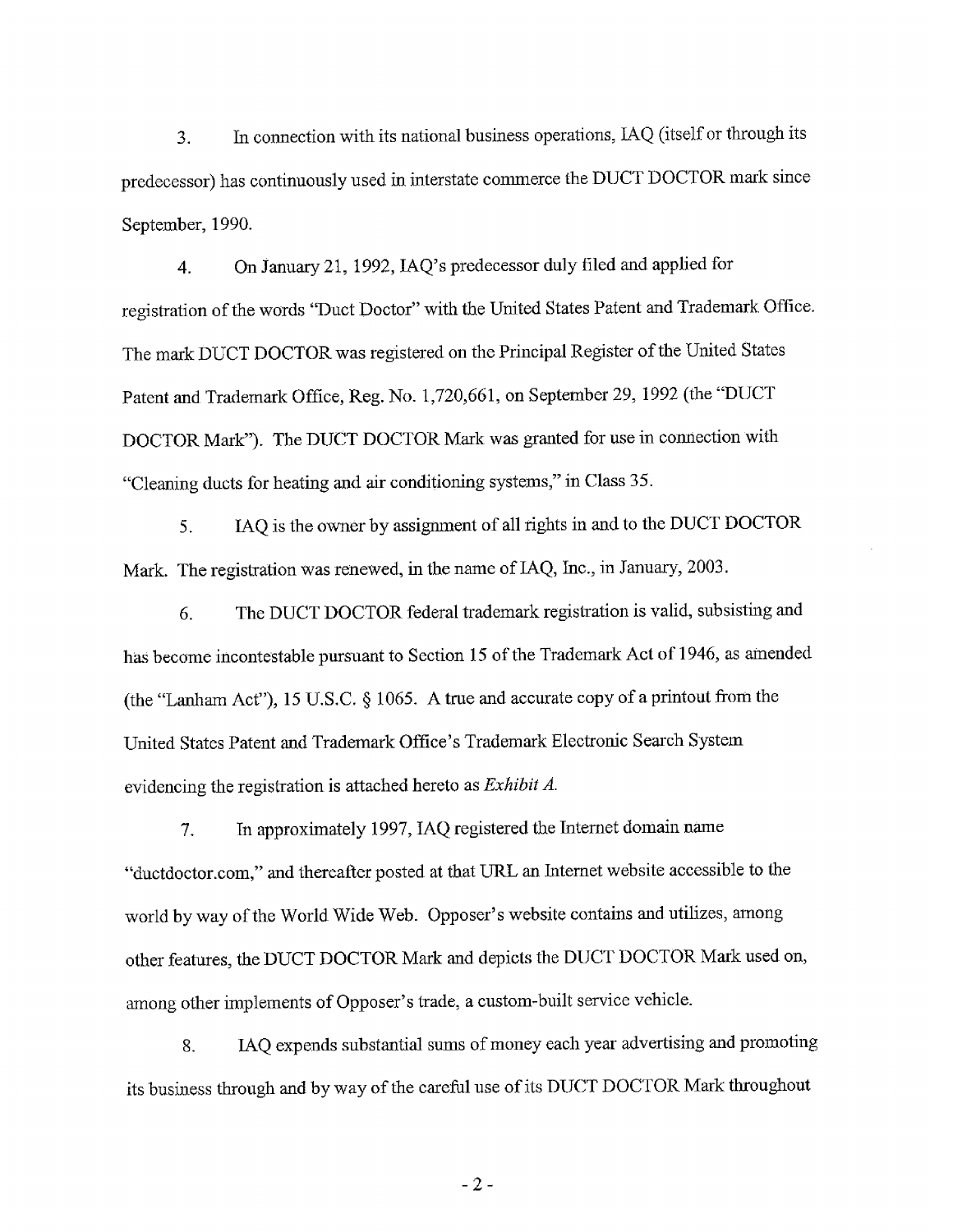the United States. IAQ permits its franchisees to use the DUCT DOCTOR Mark in connection with the operation of their businesses under carefully controlled conditions and only pursuant to the terms of a written license.

Opposer's unique duct cleaning system utilizes marked, proprietary trucks and  $9<sub>1</sub>$ cleaning equipment and instructs and requires the use of methods that meet or exceed standards of the National Institute of Safety and Health ("NIOSH") and the industry-standard National Air Duct Cleaners Association ("NADCA"). IAQ offers its franchisees the benefit of use of its valuable trademark and its proven business system, and all IAQ franchisees are required to display and operate under the DUCT DOCTOR Mark.

By reason of its extensive and continuous promotion and use of the DUCT  $10.$ DOCTOR Mark, as well as the wide distribution of goods and services bearing these marks, the facilities management industry and the public at large have come to recognize the DUCT DOCTOR Mark as signifying IAQ and its operations. Accordingly, IAQ has generated extensive goodwill in connection with the offering of goods and services under its DUCT DOCTOR Mark, and the DUCT DOCTOR Mark is an extremely valuable commercial asset.

By virtue of the long history of IAQ's use of the DUCT DOCTOR Mark, the  $11.$ wide distribution, advertising, and promotion of IAQ's DUCT DOCTOR branded services, the DUCT DOCTOR Mark has become famous throughout the United States to both the facilities management industry and the public at large. The DUCT DOCTOR Mark is universally recognized and relied on as identifying IAQ as the sole source of its goods and services and as distinguishing them from the goods and services of others.

Notwithstanding IAQ's longstanding rights in and to the DUCT DOCTOR 12. Mark, on or about August 14, 2006, sixteen years after first use of the DUCT DOCTOR

 $-3-$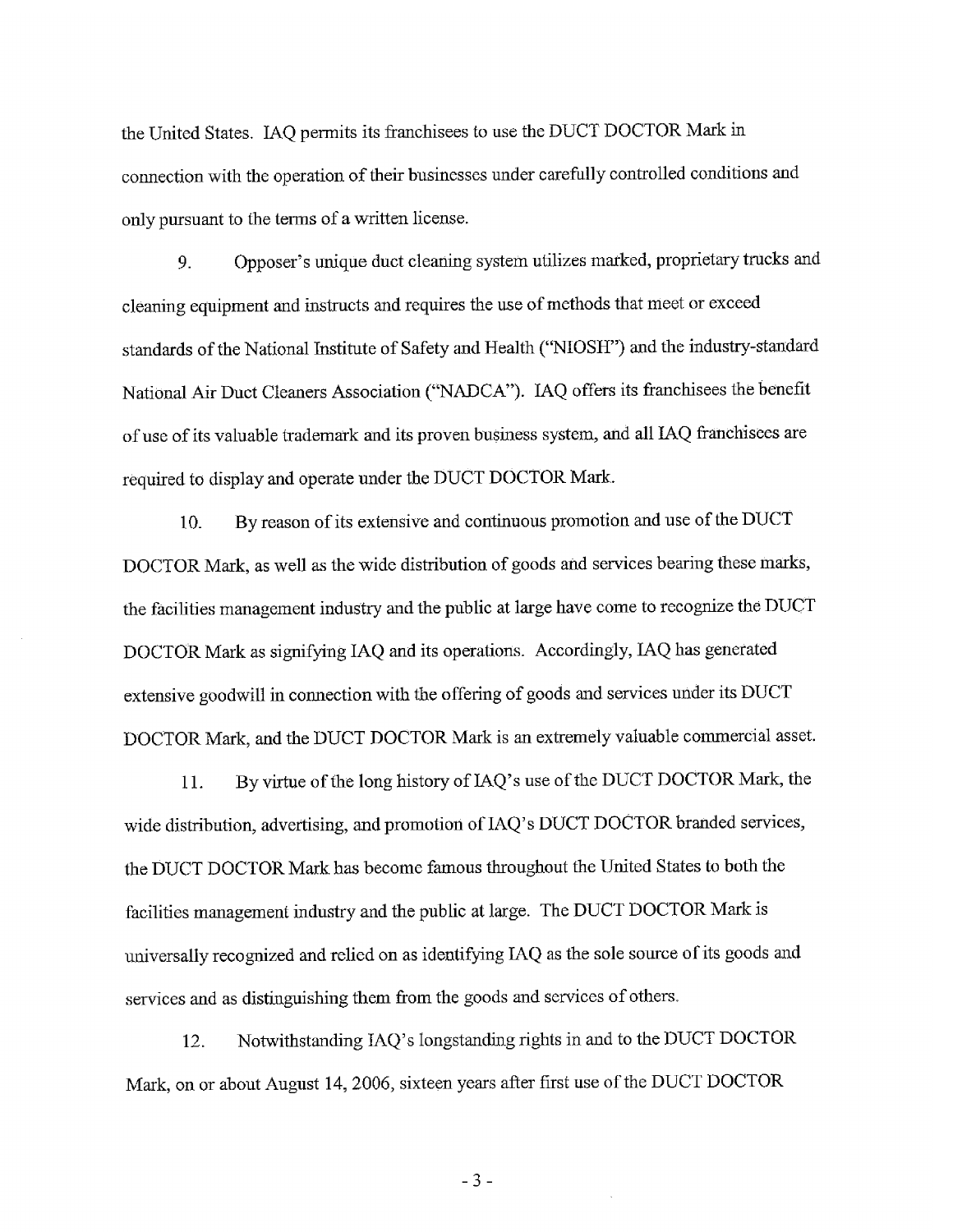Mark in commerce, Applicant filed an intent-to-use application for registration of the mark AIR DUCK DOCTOR, for use in connection with "air duct cleaning services," in Class 37. Applicant's application was assigned Serial No. 76/664,541 and the mark was published for opposition in the Official Gazette on April 10, 2007.

The words "DUCK" and "DUCT" are more than phonetically similar; to the 13. average listener, they are nearly indistinguishable. The use of the words "DUCK DOCTOR" creates a likelihood of confusion with the DUCT DOCTOR Mark and IAQ's business.

The similarity of Applicant's proposed AIR DUCK DOCTOR registration and  $14.$ the similarity of Applicant's goods and services to those of the Opposer suggest that Applicant is planning to trade off the goodwill that Opposer has developed in its DUCT DOCTOR Mark. Accordingly, consumers will be likely to believe, falsely, that Applicant's goods and services are authorized, sponsored or approved by Opposer or that Opposer is otherwise affiliated with Applicant, in violation of Section 2(a) of the Lanham Act, 15 U.S.C. § 1052(a). Applicant's registration and use of the AIR DUCK DOCTOR designation will greatly damage Opposer because this designation is confusingly similar to Opposer's DUCT DOCTOR Mark, and Applicant's use of the designation in connection with duct cleaning services is likely to cause confusion, deception, and/or mistake among the consuming public in violation of Section 2(d) of the Lanham Act, 15 U.S.C. § 1052(d).

Opposer will be further damaged by the registration sought by Applicant 15. because the registration will dilute the distinctive and famous quality of the DUCT DOCTOR Mark in violation of Section 43(c) of the Lanham Act, 15 U.S.C.  $\S 1125(c)$ .

WHEREFORE, Opposer prays that this Opposition be sustained and that Applicant be denied registration of the mark contained in Serial No. 76/664,541 for the Class of goods

 $-4-$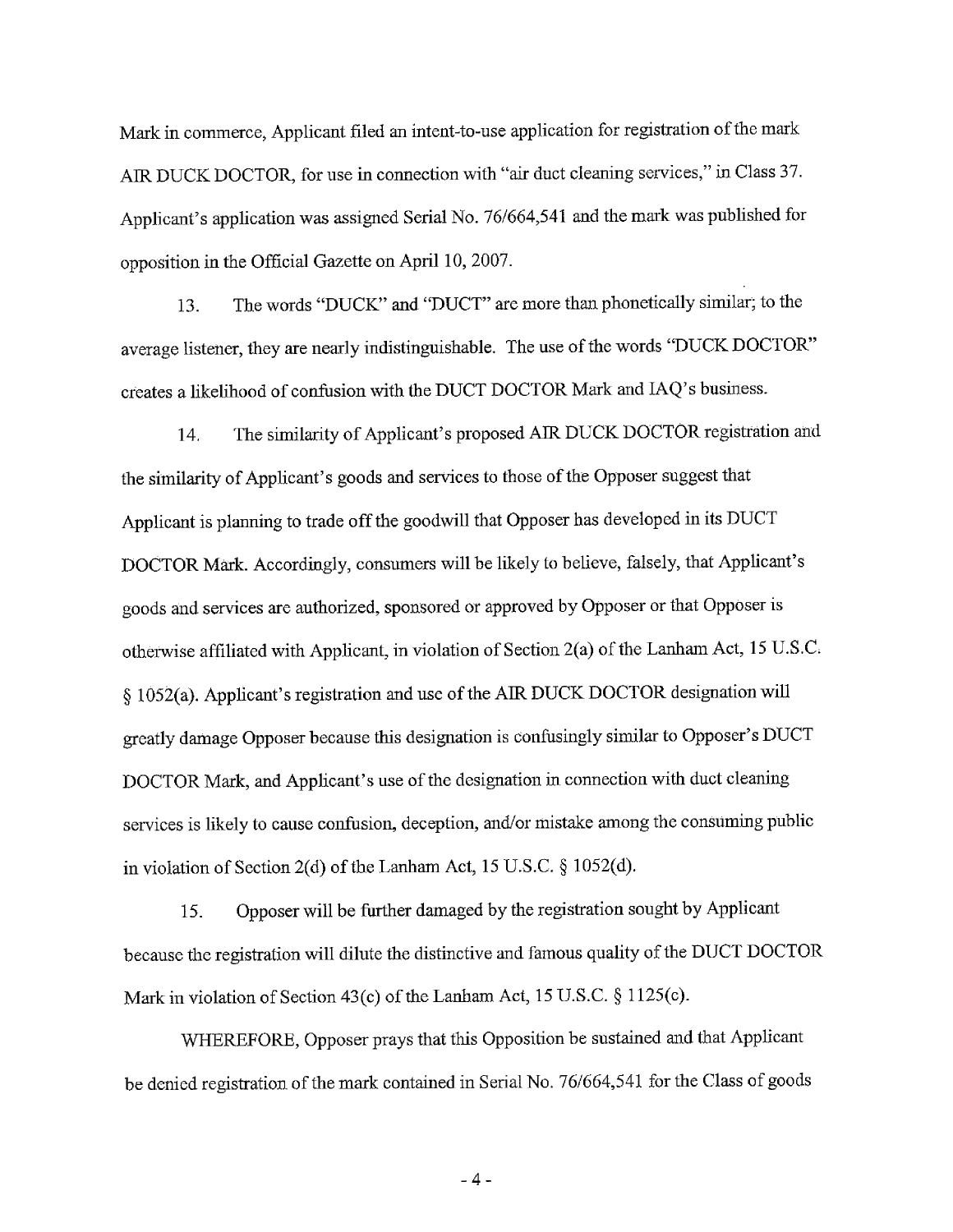and services listed in the application.

All communication should be addressed to Opposer's legal counsel, Noel & Gyorgy

LLP, at the below stated address.

Dated: Providence, Rhode Island May 8, 2007

Respectfully Submitted,

NOEL & GYORGY LLP

<u>|L.]</u> p By  $\mathcal{L}_{\mathbf{r}}$ 

Thomas R. Noel, Esq. 50 South Main Street Providence, RI 02903  $(401)$  272-7400 (401) 621-5688 (Facsimile)

ATTORNEYS FOR OPPOSER IAQ, INC.

 $\bar{z}$ 

 $\hat{\mathcal{A}}$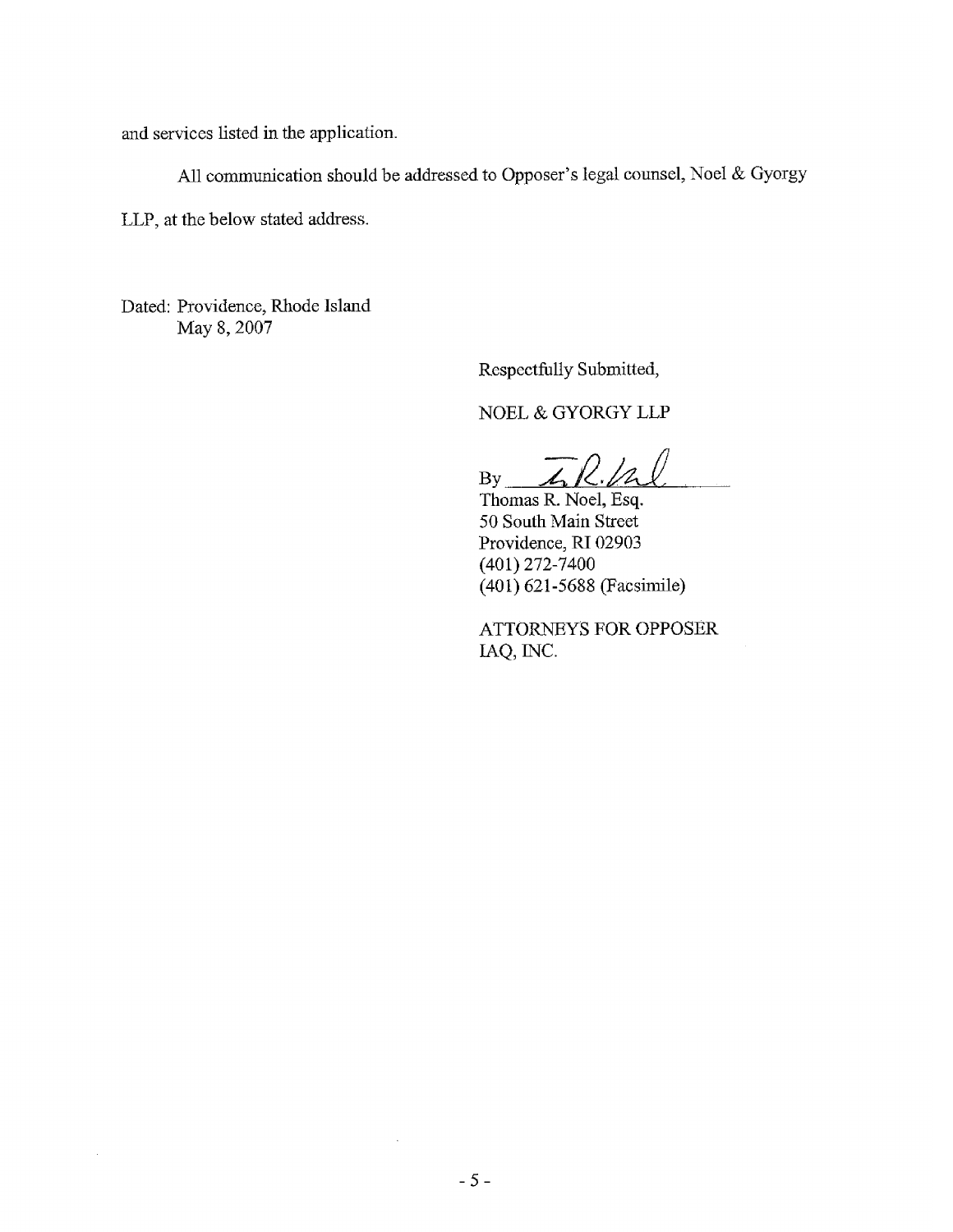# **EXHIBIT A**

 $\sim$ 

 $\mathcal{L}^{\mathcal{L}}(\mathcal{L}^{\mathcal{L}})$  and  $\mathcal{L}^{\mathcal{L}}(\mathcal{L}^{\mathcal{L}})$  . In the contribution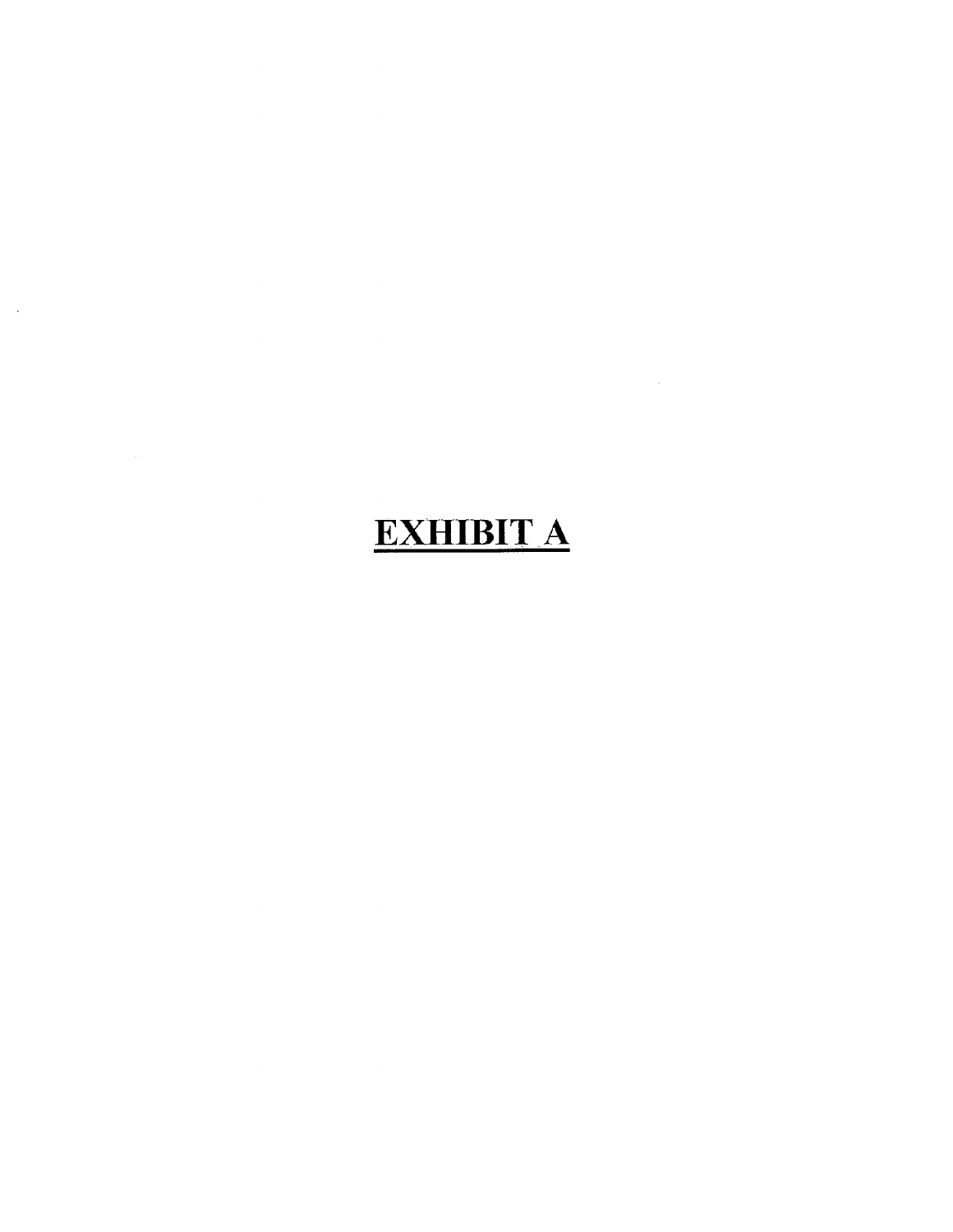

**United States Patent and Trademark Office** 

Home | Site Index | Search | FAQ | Glossary | Guides | Contacts | eBusiness | eBiz alerts | News | Help

## Trademarks > Trademark Electronic Search System(Tess)

TESS was last updated on Tue May 8 04:17:35 EDT 2007



**ASSIGN Status** TDR **TTAB Status** (Use the "Back" button of the Internet Browser to **TARR Status** return to TESS)

### **Typed Drawing**

| <b>Word Mark</b>                   | <b>DUCT DOCTOR</b>                                                                                                                      |
|------------------------------------|-----------------------------------------------------------------------------------------------------------------------------------------|
| Goods and Services                 | IC 035. US 101. G & S: cleaning ducts for heating and air conditioning systems. FIRST USE: 19900928.<br>FIRST USE IN COMMERCE: 19900928 |
| <b>Mark Drawing Code</b>           | (1) TYPED DRAWING                                                                                                                       |
| Design Search Code                 |                                                                                                                                         |
| <b>Serial Number</b>               | 74238543                                                                                                                                |
| <b>Filing Date</b>                 | January 21, 1992                                                                                                                        |
| <b>Current Filing Basis</b>        | 1A                                                                                                                                      |
| <b>Original Filing Basis</b>       | 1Α                                                                                                                                      |
| <b>Published for</b><br>Opposition | July 7, 1992                                                                                                                            |
| <b>Registration Number</b>         | 1720661                                                                                                                                 |
| <b>Registration Date</b>           | September 29, 1992                                                                                                                      |
| Owner                              | (REGISTRANT) DUCT DOCTOR, INC. CORPORATION GEORGIA 1925 Spalding Drive Atlanta GEORGIA<br>30350                                         |
|                                    | (LAST LISTED OWNER) IAQ, INC. CORPORATION By change of name from GEORGIA 1925 SPALDING<br>DRIVE ATLANTA GEORGIA 30350                   |
| <b>Assignment</b><br>Recorded      | ASSIGNMENT RECORDED                                                                                                                     |
| <b>Attorney of Record</b>          | <b>WILLIAM BREWSTER</b>                                                                                                                 |
| <b>Disclaimer</b>                  | NO CLAIM IS MADE TO THE EXCLUSIVE RIGHT TO USE "DUCT" APART FROM THE MARK AS SHOWN                                                      |
| <b>Type of Mark</b>                | <b>SERVICE MARK</b>                                                                                                                     |
| Register                           | PRINCIPAL                                                                                                                               |
| <b>Affidavit Text</b>              | SECT 15. SECT 8 (6-YR). SECTION 8(10-YR) 20030108.                                                                                      |
| Renewal                            | 1ST RENEWAL 20030108                                                                                                                    |
| Live/Dead Indicator                | LIVE                                                                                                                                    |

NASION REVUEST ENGINEERI ETABLICHE ET TOT

nara